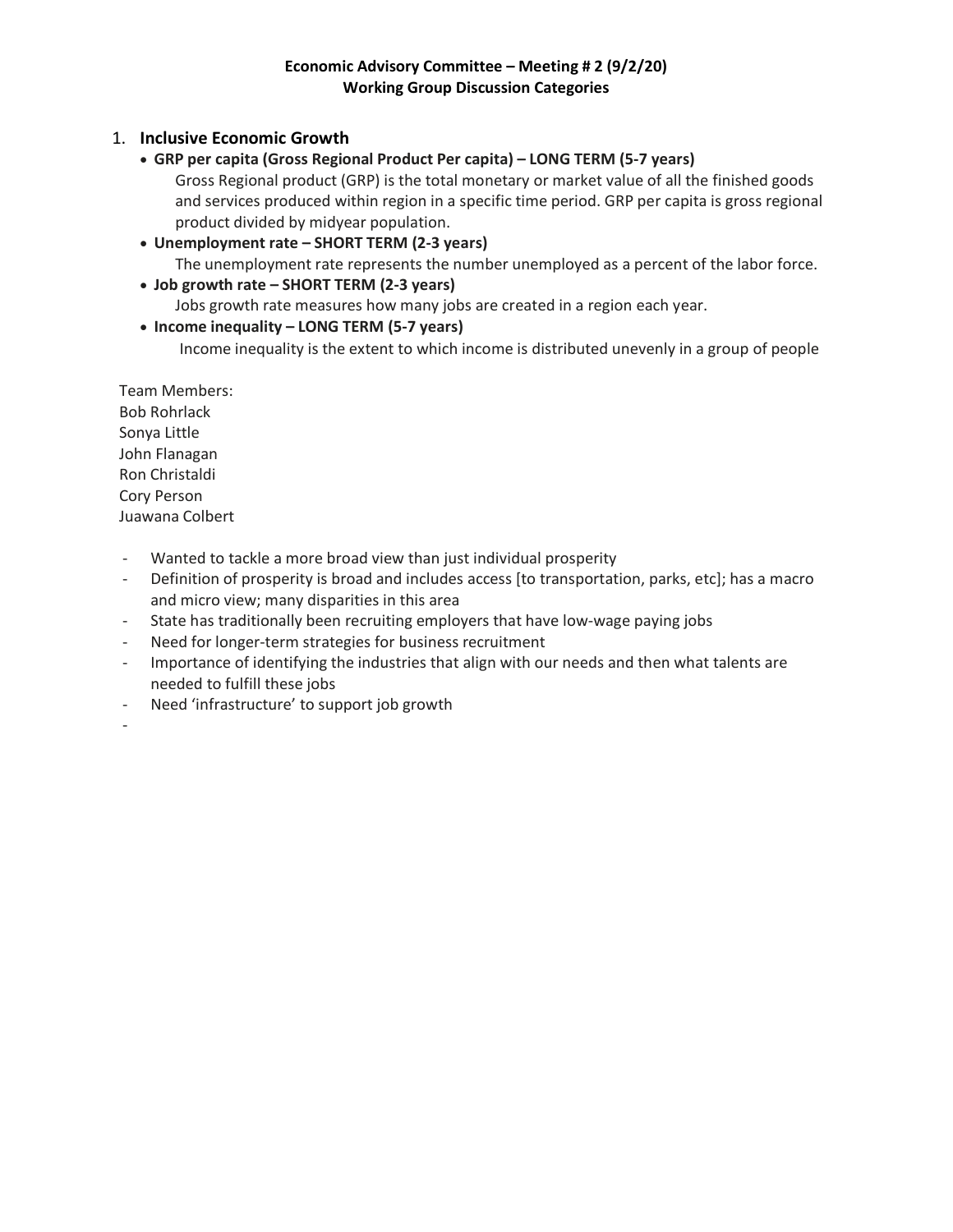## 2. **Reducing Poverty**

#### • **Poverty rate**

Percentage of people whose annual income is below the U.S. poverty threshold in a calendar year.

#### • **Median household income**

[Median](https://en.wikipedia.org/wiki/Median) income is the amount which divides the [income distribution](https://en.wikipedia.org/wiki/Income_distribution) into two equal groups, half having income above that amount, and half having income below that amount.

#### • **Economic mobility**

Economic mobility is the ability of an individual, family or some other group to improve (or lower) their [economic](https://en.wikipedia.org/wiki/Economic) status—usually measured in [income.](https://en.wikipedia.org/wiki/Income) Economic mobility is often measured by movement between [income quintiles.](https://en.wikipedia.org/wiki/Income_quintiles)

### • **New business establishment rate**

Measures the number of new businesses with employees established in a given year, divided by the number of business establishments with employees one year earlier.

Team Members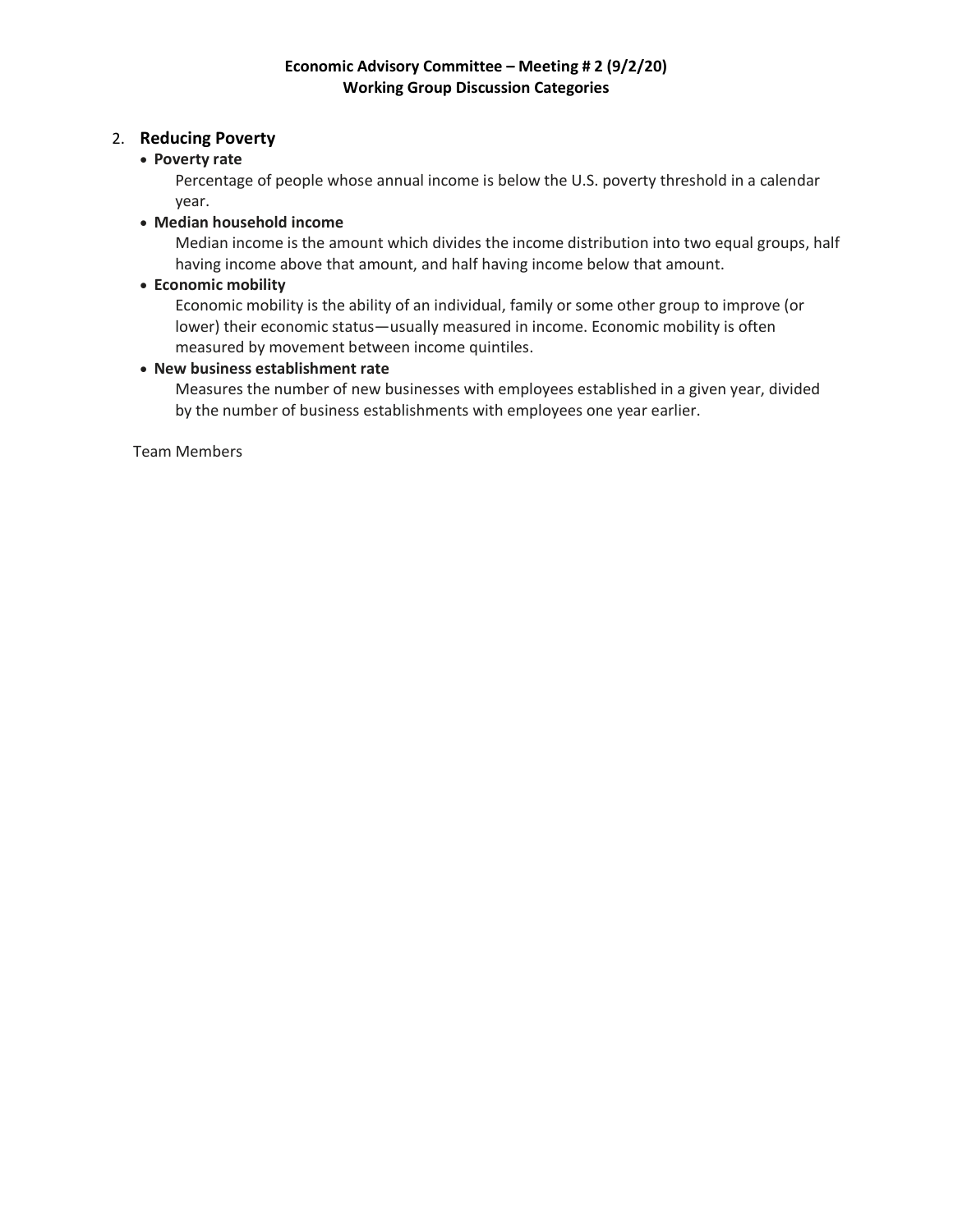# 3. **Gender and Racial Equity**

# • **Median hourly wage gap**

The gender median hourly wage gap is defined as the difference between median hourly wage of women and median hourly wage of men.

The racial median hourly wage gap is defined as the difference between median hourly wage of individuals belonging to different races/ethnicities.

## • **Poverty rate gap**

The gender poverty rate gap is the difference between the poverty rate of women and poverty rate of men.

The racial poverty rate gap is defined as the difference between poverty rates individuals belonging to different races/ethnicities.

### • **Unemployment rate gap**

The gender unemployment rate gap is the difference between the unemployment rate of women and unemployment rate of men.

The racial poverty rate gap is defined as the unemployment rate of individuals belonging to different races/ethnicities.

## • **Educational attainment gap**

Educational attainment Measures the percentage of the population, 25 years or older, who have attained a certain educational qualification (Bacherlors degree or Graduate degree). The gender educational attainment gap is the difference between the educational attainment of women and that of men.

The racial educational attainment gap is the difference between the educational attainments of individuals belonging to different races/ethnicities.